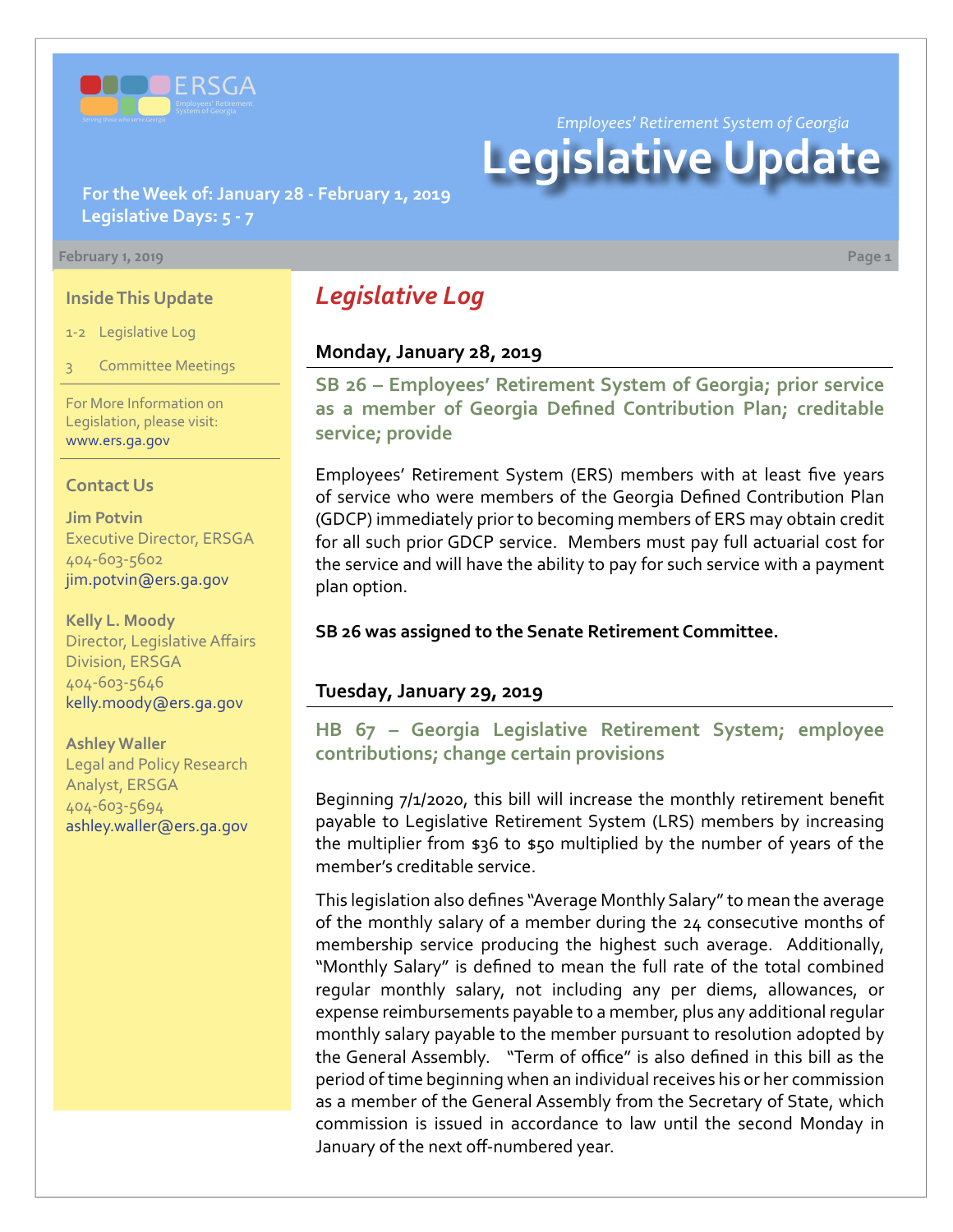# *Legislative Log (continued)*

Active members on 7/1/2020 will receive the greater benefit of either \$50 multiplied by the number of years of creditable service for retirement benefit calculation purposes or a monthly service retirement allowance equal to 38% of the member's average monthly salary. If an active member leaves office prior to 12/31/2020, they will only receive the \$50 multiplied by the number of years of creditable service benefit.

## **HB 67 was assigned to the House Retirement Committee.**

# **Wednesday, January 30, 2019**

**SB 14 [–](http://www.legis.ga.gov/legislation/en-US/Display/20192020/SB/14) Georgia Legislative Retirement System; definitions; employee contribution; prior service credit for military service; provisions; change**

Beginning 7/1/2020, this bill will increase the monthly retirement benefit payable to Legislative Retirement System (LRS) members by increasing the multiplier from \$36 to \$50 multiplied by the number of years of the member's creditable service.

This legislation also defines "Average Monthly Salary" to mean the average of the monthly salary of a member during the 24 consecutive months of membership service producing the highest such average. Additionally, "Monthly Salary" is defined to mean the full rate of the total combined regular monthly salary, not including any per diems, allowances, or expense reimbursements payable to a member, plus any additional regular monthly salary payable to the member pursuant to resolution adopted by the General Assembly. "Term of office" is also defined in this bill as the period of time beginning when an individual receives his or her commission as a member of the General Assembly from the Secretary of State, which commission is issued in accordance to law until the second Monday in January of the next off-numbered year.

Active members on 7/1/2020 will receive the greater benefit of either \$50 multiplied by the number of years of creditable service for retirement benefit calculation purposes or a monthly service retirement allowance equal to 38% of the member's average monthly salary. If an active member leaves office prior to 12/31/2020, they will only receive the \$50 multiplied by the number of years of creditable service benefit.

**SB 14 was assigned to the Senate Retirement Committee.** 

## **Thursday, January 31 - Friday, February 1, 2019**

No Retirement bills were considered.